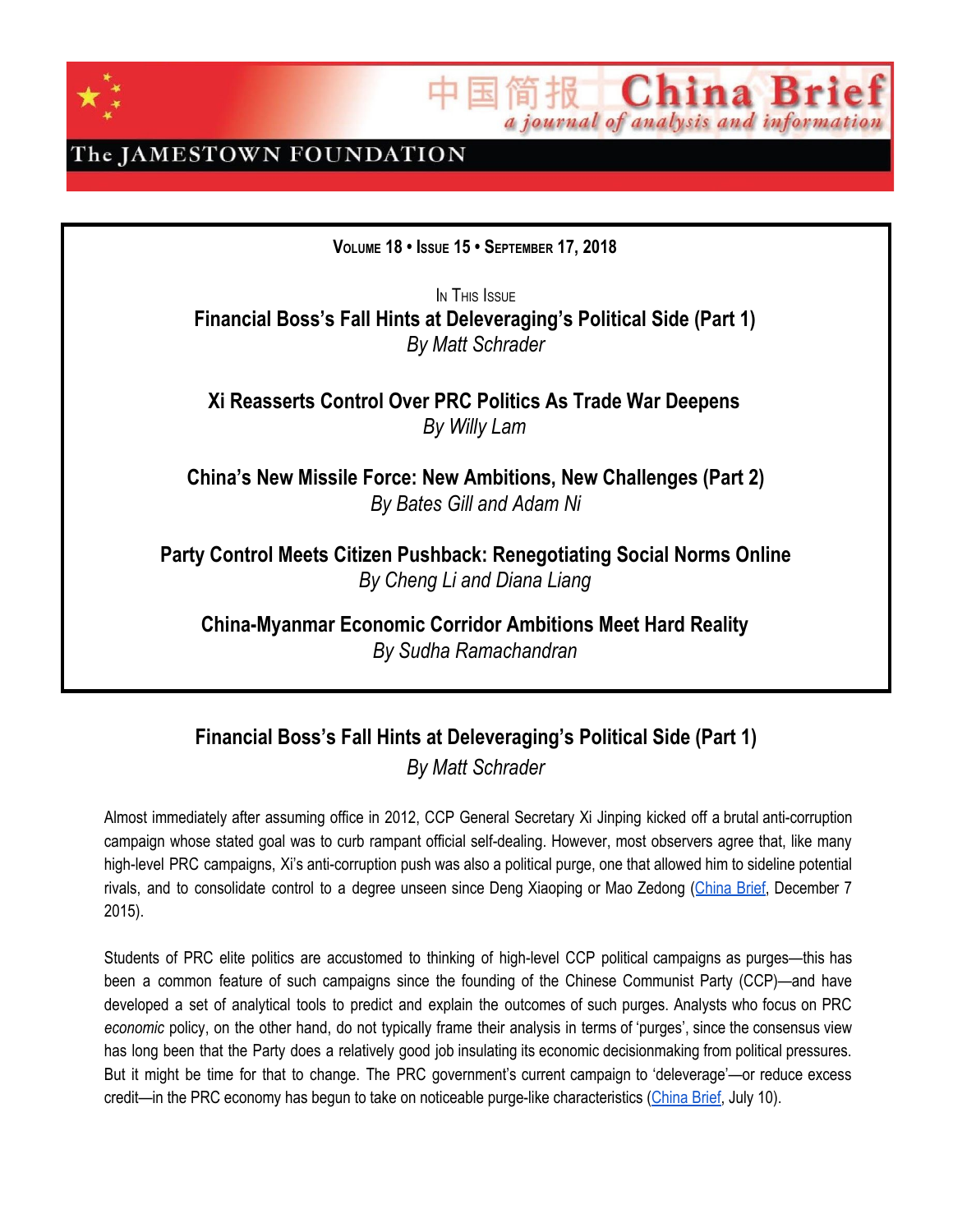Upon reflection, there are obvious reasons to think that deleveraging campaign might result in purge-like outcomes. In China, the heavy hand of the state is present at almost every step of the borrowing and lending process; in a slowing economy where there is no longer a rising tide to lift all boats, decisions about who gets access to credit can be, quite literally, a matter of life or death for private businesses, state-owned enterprises, executives, and bureaucrats at every level of the party-state system. Everyone involved has every incentive to manipulate the system to protect their own interests and sideline rivals, using every means at their disposal.

A slowing PRC economy and the government's determination to see deleveraging through both appear here to stay ([Trivium,](https://mailchi.mp/00387191398a/china-tip-sheet-august-8-tax-system-overhauldeleveraging-plantrade-datapboc-currency-interventiondebt-for-equity-swapstrade-war-more?e=c382dc5f45) August 8). It may, therefore, be worthwhile for PRC economic analysts—as well as foreign businesspersons and investors—to familiarize themselves with the tools traditionally used by PRC political analysts to try to understand purge outcomes in the context of the PRC's notoriously opaque politics. One recent case—the downfall of Huarong Asset Management (华融资产管理公司) and its former chairman Lai Xiaoming—may have opened cracks through which we can glimpse suggestions of the political, factional, and personal factors shaping the deleveraging purge.

#### **Chairman of the Hoard**

In April of this year, Lai Xiaomin (赖小民), who had served as Huarong's chairman since 2009, was placed under investigation for corruption and breaches of party discipline (Dai1 [Media,](https://www.dai1media.com/2018/08/14/huarong-stock-tanks-after-report-of-ex-chairmans-graft-probe-profit-warning/) August 14) **[1]**. As has long been typical for officials caught up in purges, Lai's life became fair game for reporters; his downfall quickly became the stuff of gossip fodder. News accounts crowed that the three tons of hard currency recovered from his home were a 'reform-era record', while other reports speculated eagerly that a second family he kept in Hong Kong —complete with a second wife and twins—made Lai the inspiration for a particularly corrupt character in a popular recent TV series about graft fighting (VOA [Chinese](https://www.voachinese.com/a/4524164.html), August 13; [JRJ.com](http://finance.jrj.com.cn/people/2018/04/21101424426401.shtml), April 21).

But media reports made clear that Lai was removed from his post for more than just personal corruption; most went out of their way to make him a poster boy for the kind of reckless business practices the deleveraging campaign is meant to stamp out. Among his missteps were providing generous financing to some of China's most famously overextended borrowers—so-called 'grey rhinos' like HNA, Anbang, Hanenergy, and CEFC ([SCMP](https://www.scmp.com/business/banking-finance/article/2161292/three-tonnes-mouldy-cash-show-why-china-taking-action), August 26)—and plowing large sums into corrupt, ill-advised real-estate deals (Dai1 [Media,](https://www.dai1media.com/2018/06/06/one-troubled-client-of-huarong-shows-lapse-in-warburg-pincuss-due-diligence-dai1-media-investigation/) June 6). In these portrayals, Lai was precisely the kind of greedy, irresponsible executive whom regulators pushing deleveraging might want to target, to encourage other businesses to be more prudent in their borrowing and lending.

Regulators also hinted that Lai was removed from his position because he led his company too far afield from its original, core mission ([Macropolo,](https://macropolo.org/cleanup_analysis/the-big-four-amcs/) September 4). Huarong is one of four asset management companies (AMCs) that were created in 1999 to dispose of the bad loans of China's four largest state-run banks, in order to prepare those banks for eventual IPOs **[1]**. Over time, however, all four AMCs diversified away from the business of repackaging and reselling bad loans, moving into other areas such as real estate lending and stock broking. Regulators clearly felt that, rather than solving the problem of bad debt, the AMCs had begun to exacerbate it. Judging by statements from all four AMCs following Lai's downfall, all of which pledged that the companies would shed their extraneous business lines and return to their core mission, regulators' message was received loud and clear.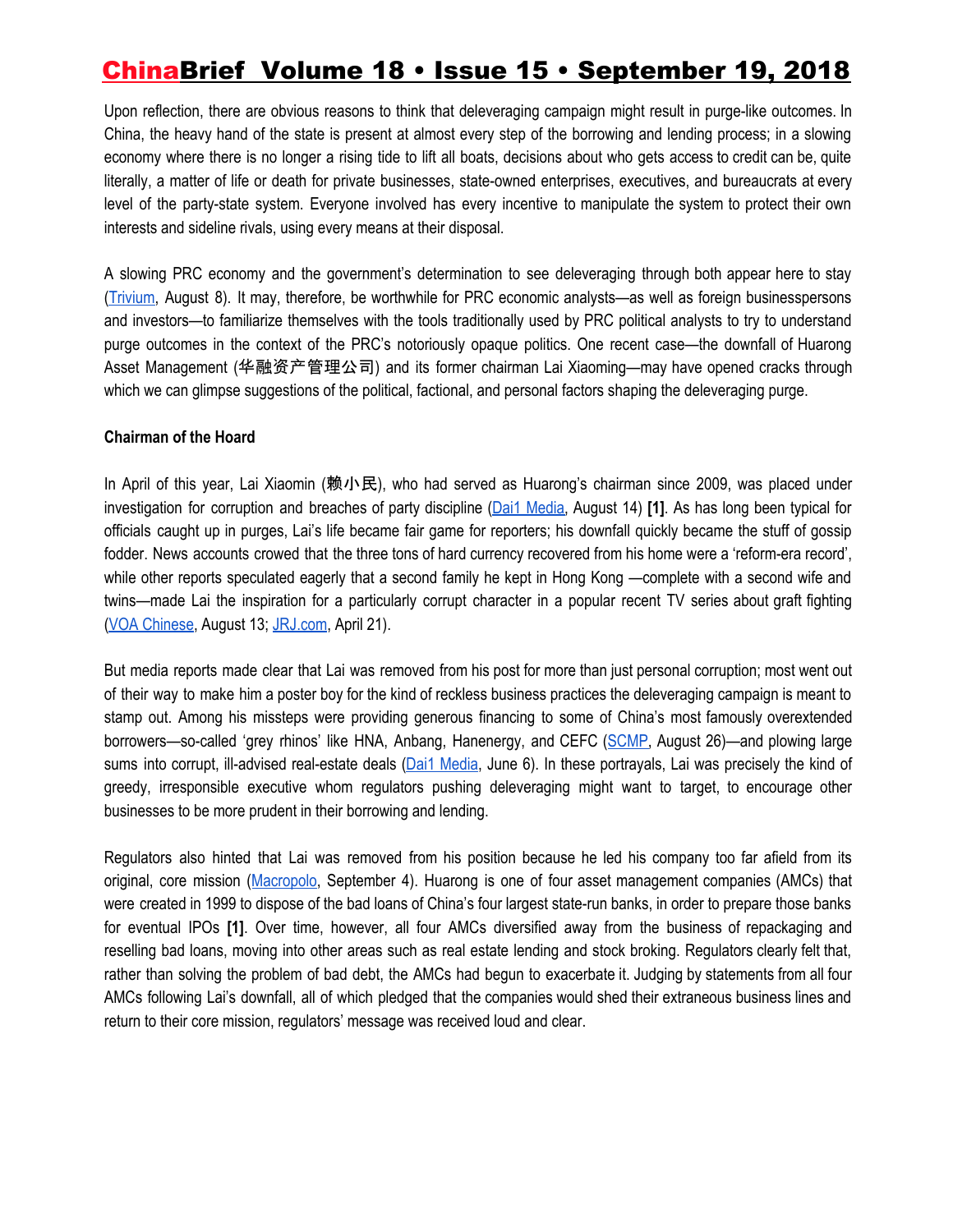#### **More than Meets the Eye?**

Framed this way, Lai Xiaomin's fate makes complete sense. Lai was clearly a corrupt, irresponsible executive, who drove his company to lend much more freely than he should have. If top economic regulators trying to rein in reckless lending needed someone to make an example of, they could hardly ask for a better candidate. It is an entirely plausible *technocratic* story about a venal businessman run afoul of well-designed economic policy.

However, there are reasons to doubt that technocratic story is the full story. For example: Why was Huarong penalized so harshly, while the other three AMCs were essentially let off with nothing but a warning?

One explanation might be that Lai Xiaoming's personal corruption was especially egregious. But while his behavior was certainly shocking by the standards of ordinary individuals, rare is the observer of PRC financial markets who believes that it was particularly unusual among China's financial elite.

Another explanation might be that, in its rush to expand its business, Huarong's lending was especially reckless, making it a tempting target for regulators looking to drive home a message about deleveraging. But there are reasons to doubt this explanation as well. The graphic below, reproduced with the kind permission of Dinny Mahon of Macropolo, shows the size of both Huarong's core and ancillary business lines relative to its three AMC peers.



Figure 1: Size of each AMC's financial subsidiaries by asset size, compared with distressed debt assets, at end-2017. *Source: [https://macropolo.org/cleanup\\_analysis/the-big-four-amcs/](https://macropolo.org/cleanup_analysis/the-big-four-amcs/)*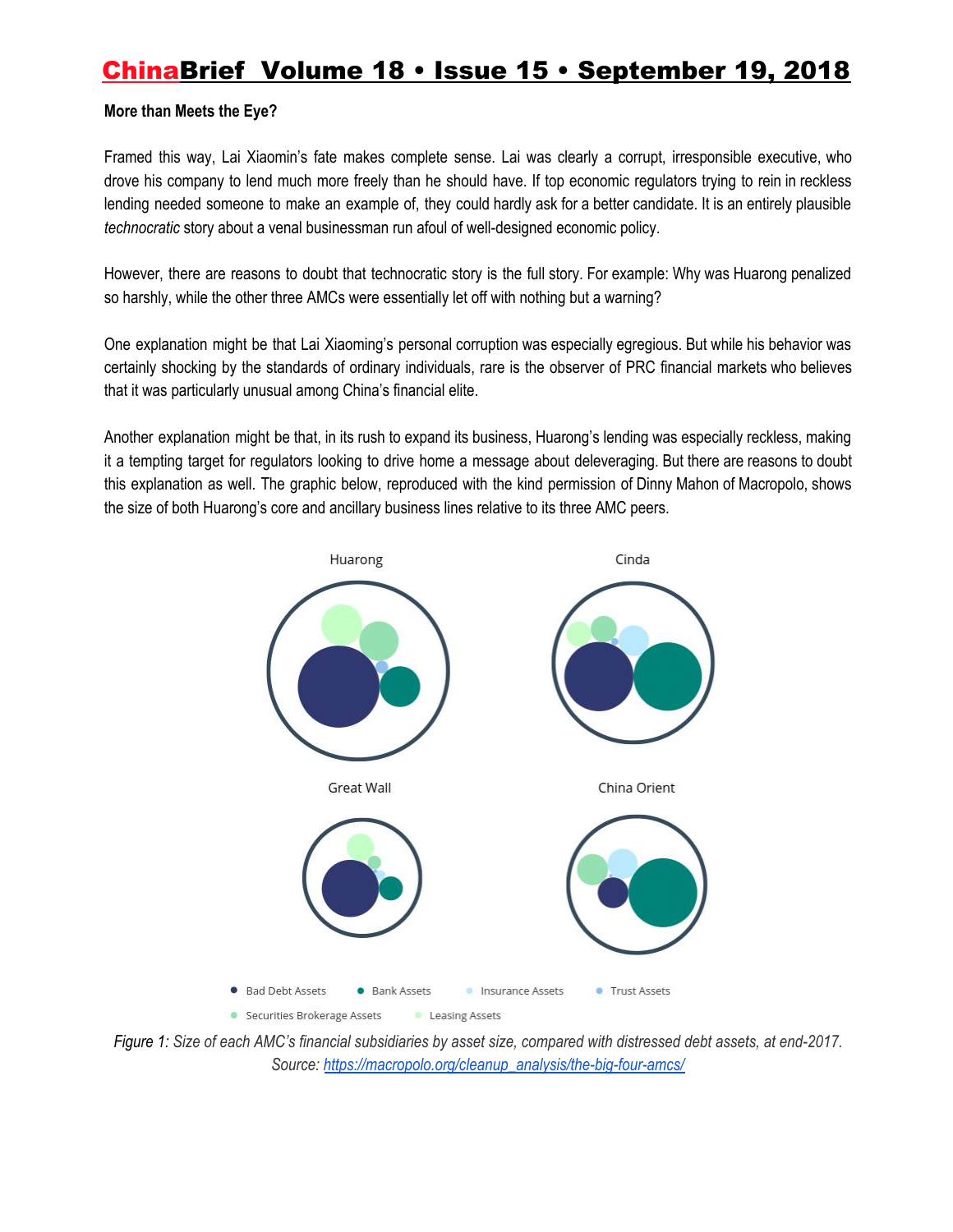The dark blue circles, "bad debt assets", represent each AMC's original, core bad debt business. The other circles represent new business lines beyond their core business. Huarong's bad debt holdings are the largest of the four AMCs, and while while it does have somewhat larger leasing and securities brokerage holdings than the other three AMCs, both China Orient (中国东方资产管理公司) and Cinda (中国信达资产管理公司) have much larger holdings of bank assets. In other words, Huarong does not appear to have been especially reckless when compared with its peers, and indeed, seems to have stuck closer to its original mandate than any of them.

So why were Lai Xiaomin and his company singled out, while other AMCs were spared? Part 2 will make the case that the traditional tools used by students of PRC elite politics to understand purge outcomes offer several possible explanations. These tools include close examination of possible factional affiliation, official career paths, educational affiliations, and judicious evaluation of the Beijing rumor mill.

*Matt Schrader is the editor of the Jamestown China Brief. Follow him on Twitter at @tombschrader.*

#### **Notes**

**[1]** The author would like to thank Dai1 Media for the use of their subscription-only PRC-focused financial news service in the preparation of this story.

**[2]** Each of the four AMCs took over the bad loan book—and to some extent, the institutional DNA—of one of the four big state-owned banks. Huarong was created to manage the bad loans of Industrial and Commercial Bank of China, China's largest bank. Each of the other three big banks—Bank of China, China Construction Bank, and Agricultural Bank of China—has its own corresponding AMC.

### **Xi Reasserts Control Over PRC Politics As Trade War Deepens** *By Willy Lam*

*\*\*\**

President Xi Jinping seems to have resumed his status as "leadership core" and primary decision-maker after a two-month period of adopting a low profile within the party. The leader was blamed for self-aggrandizement by abrogating term limits to the state presidency, and more importantly, a failure to avert the trade war with the US and to counter President Trump's efforts to rein in China's rise [\(China](https://jamestown.org/program/xis-grip-on-authority-loosens-amid-trade-war-policy-paralysis/) Brief, August 1). Since returning to Beijing on August 16 after two weeks of informal meetings at the seaside Beidaihe resort, however, Xi has restored enough authority to reassert his ultra-conservative line on socialist-style economic policy, imposing ideological conformity within the Chinese Communist Party (CCP) and challenging America's position as the pre-eminent world leader. That Xi, also CCP General Secretary and Chairman of its Central Military Commission, still faces opposition, however, is evidenced by the dearth of top civilian and military cadres willing to offer ritualistic public praise of the wisdom of the "highest commander" and "pathfinder for the Chinese people."

Apart from cutting its trade deficit with China, the Trump White House has asked Beijing to adopt market liberalization and stop interfering in high-tech development sectors and state-owned enterprise (SOE) conglomerates. A series of post-Beidaihe articles in major PRC official media, however, have upheld Xi's long-standing view that reforms must serve the interests of the party leadership, despite the fact that the CCP is preparing for the celebration of the 40th anniversary of Deng Xiaoping's market-oriented reforms. While the *People's Daily* published a commentary on August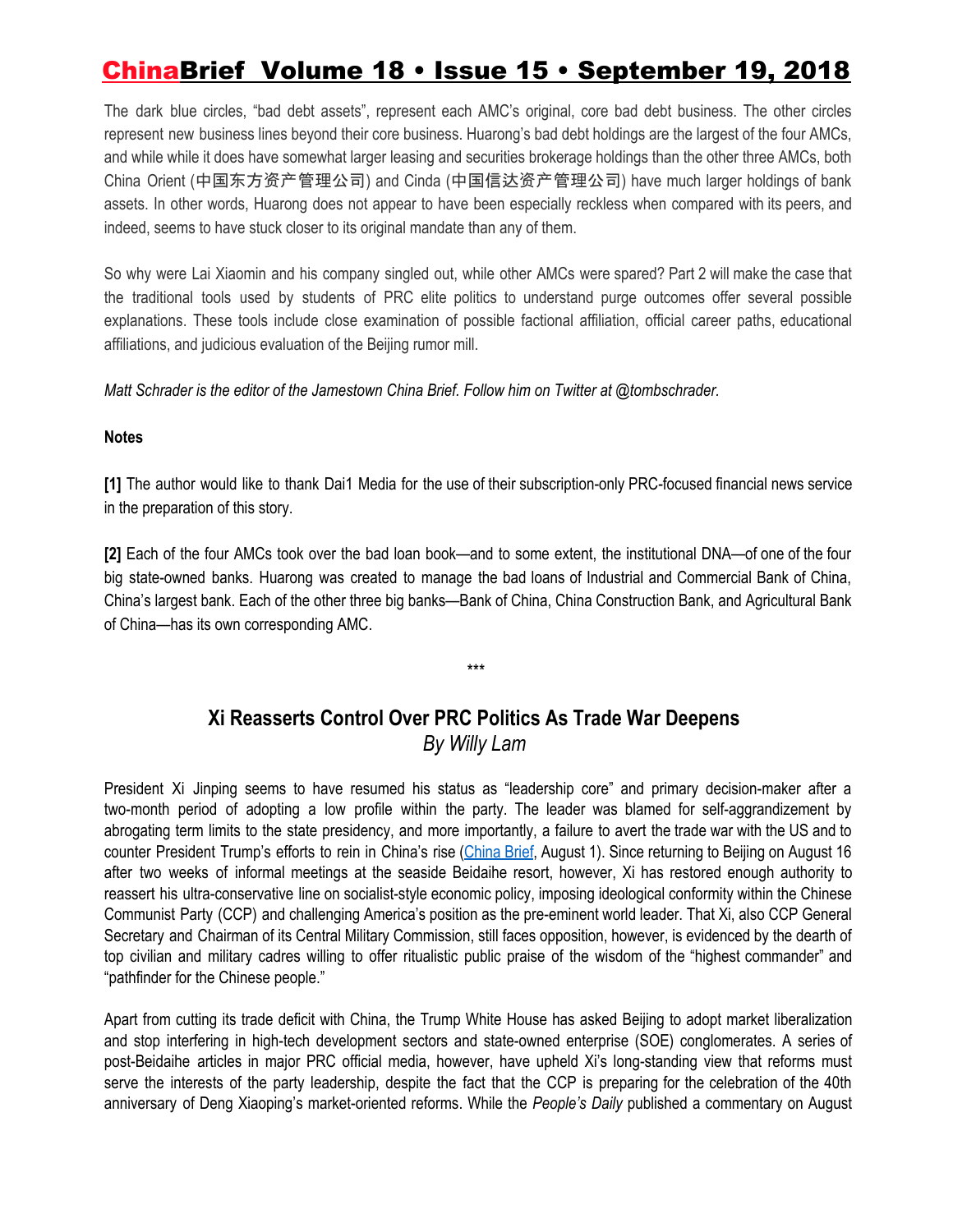13 apparently saluting Deng's contributions to economic liberalization, the mouthpiece made clear that "Chinese-style socialism is the fundamental guarantee for smoothly pushing forward reform and the open door." Officials were asked to be "bold 'believers' [in socialism] and their hearts must be filled with faith" in socialism with Chinese characteristics ([People's](http://www.jxxz.gov.cn/zwdt/xzxw/1609611.html) Daily, August 13). Another commentary in the conservative Red Flag Archives (红旗文稿) warned against reform going down the "evil path" (*xielu* or 邪路) of capitalism. "Changing our flags and standards… deviations from the socialist direction and negating the socialist order means an evil path that will lead to a cul de sac, bringing about grave dangers [to the party and state]," the piece noted ([Qstheory.cn,](http://www.qstheory.cn/dukan/hqwg/2018-08/11/c_1123251082.htm) August 11).

A full Politburo session on July 31, the most recent high-level meeting on the economy, emphasized the party-state's role in promoting stability in six areas: employment, finance, foreign trade, foreign investment in China, domestic investments (largely by the state), and other "anticipated work" in ensuring economic health. This meeting set the tone for Xi's insistence at the Beidaihe meetings that ultra-conservative economic measures be followed. In an apparent reversal of a major economic policy—deleveraging or cutting debt sustained by different levels of government—the Politburo vowed to use fiscal and monetary policy to sustain a sufficiently high GDP growth rate. It urged more effective fiscal means to expand domestic demand and indicated that "the flow [of liquidity] must be rational and sufficient." This seemed an indication that a significant degree of quantitative easing would continue to prevent damage to the economy from the trade war (Ming Pao [\[Hong](https://news.mingpao.com/pns/dailynews/web_tc/article/20180801/s00013/1533061008810) Kong], August 1; [Xinhua](http://www.xinhuanet.com/politics/2018-07/31/c_1123203915.htm), July 31).

Xi's twin task of boosting his own authority within the party while rallying officials and the populace behind his "new-era" theories was evidenced by the National Conference on Ideology and Propaganda held on August 21-22. Xi pointed out in his keynote speech that seminal political thoughts such as "Xi Jinping Thought on Socialism with Chinese Characteristics for a New Era" and "21st-century Marxism," "should be used to arm the entire party, educate the people, and push forward work." Cadres and officials were asked to "sing the leitmotif of the times and enhance positive energy" by rallying around the leadership of the "party core," meaning Xi himself. Of equal importance was Xi's insistence that the guiding principles of governance and economic construction be based on Marxist and socialist ethos with "Chinese characteristics, Chinese style, and Chinese *qipai* 气派 [flair]" [\(Gov.cn](http://www.gov.cn/xinwen/2018-09/03/content_5318973.htm), September 3; [Xinhua,](http://www.xinhuanet.com/2018-08/22/c_1123310729.htm) August 22). Xi's speech was a striking call for ideological conformity amid a deepening trade war with Washington.

At the start of the trade tiff, even fervently nationalistic media such as the *Global Times* counselled restraint in China's rhetoric regarding its relations with the US However, in the past month party mouthpieces have returned to high-decibel attacks against the Trump administration's alleged unilateralism. A key commentary in Xinhua News Agency urged the Chinese media to "continuously raise its voice against unilateralism, protectionism, and trade bullying." Xinhua added that Chinese propaganda units must be "bold, frequent and adroit in raising [Beijing's] views." "We do not favor fighting [a trade war]," it added. "But we are not afraid of fighting – and we will fight if there were no other choice" ([Xinhua](http://big5.xinhuanet.com/gate/big5/www.xinhuanet.com/politics/2018-08/20/c_1123298689.htm), August 20).

Chinese officials and media have reiterated that Beijing has no intention of displacing the US as the most powerful arbiter of world affairs. As the Foreign Ministry spokesperson said at the end of May, "Irrespective of the level of development that China has reached, she will never seek hegemonism and she will never adopt expansionist [policies]" (Phoenix [Television](http://news.ifeng.com/a/20180531/58528235_0.shtml), May 31). At a late August speech marking the fifth anniversary of the inauguration of the Belt and Road Initiative (BRI), however, Xi said his administration was eager to build a "community of common destiny for mankind." The paramount PRC leader cited the age-old Chinese tianxiaguan ("worldview") of *hexiewanbang* ("using harmony to unity 10,000 countries,") which, Xi added, would facilitate China attaining the "commanding height of the international moral high ground." While making no reference to alleged US "isolationism" and "unilateralism," Xi said Beijing was eager to help "perfect the global development model and global governance so as to push forward the healthy development of economic globalization" [\(China](http://china.chinadaily.com.cn/2018-09/07/content_36881049.htm) Daily, August 27; [Xinhua](http://www.xinhuanet.com/politics/leaders/2018-08/27/c_1123336562.htm), August 27).

That Xi is after some version of "Pax Sinica" was further evidenced by the China-Africa Forum of early September. In an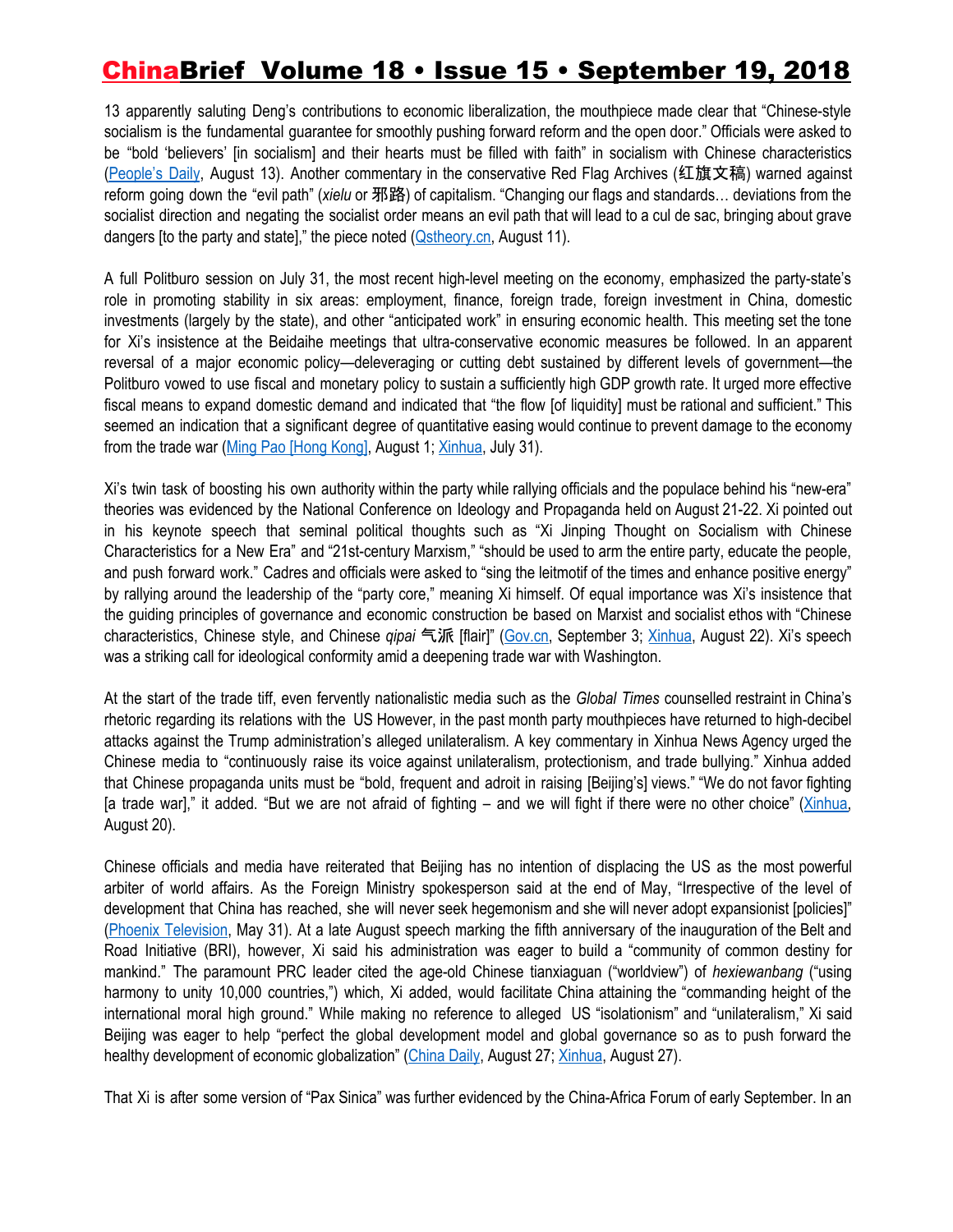apparent throwback to the chieftains of vassal states paying homage to the Imperial Court of the Middle Kingdom, the heads of state of 53 African nations gathered in Beijing to give thanks and praise for China's economic aid and the BRI. The Chinese administration gave \$60 billion worth of loans, grants and aid to its African "brothers." Much of the largesse was used to cover infrastructure projects that fall within the SRI's fold. Xi again linked China's illustrious ties with Africa – the establishment of a China-African Community of Common Destiny – to the glories of the Chinese model of economic development. To better fulfil its obligations to the poor continent, Xi said, the country would "ceaselessly improve its mechanisms, be innovative in ideas [of economic construction], and extend territories [of international cooperation]" ([Xinhua](http://www.xinhuanet.com/english/2015-12/04/c_134886013.htm), September 4; Hong Kong [Economic](https://china.hket.com/article/2152758/%E7%BF%92%E4%B8%AD%E9%9D%9E%E5%90%88%E4%BD%9C%E8%AB%96%E5%A3%87%E9%96%8B%E5%B9%95%E6%BC%94%E8%AC%9B%EF%BC%9A%E5%86%8D%E5%90%91%E9%9D%9E%E6%B4%B2%E6%8F%90%E4%BE%9B600%E5%84%84%E7%BE%8E%E5%85%83%E6%94%AF%E6%8C%81) Times, September 3). In an editorial justifying the \$60 billion largesse despite considerable poverty in China, the *Global Times* wrote, "Chinese must realize that a big country must fulfil the obligations of a big country," the party mouthpiece said. "Otherwise we cannot retain our [global] stature for long, let alone hope to continue marching forward [on the world stage]" [\(Global](http://opinion.huanqiu.com/editorial/2018-09/12914327.html) Times, September 3).

To remain China's paramount leader, Xi has to address multiple threats from Washington. As US President Donald Trump indicated on September 7 that the US was preparing to levy 25 percent tariffs on \$200 billion worth Chinese imports, he also warned that an additional \$267 billion worth of Chinese products might also be subject to extra duties. Beijing's reaction has been to reassure China's businesses and populace that the US administration's aggressive tactics would have an insignificant impact. Senior financial expert and former Governor of the People's Bank of China Zhou Xiaochuan told a foreign media that the tariffs would have less than half a percent of an impact on the Chinese economy ([Ming](https://m.mingpao.com/pns/dailynews/web_tc/article/20180909/s00013/1536430098439) Pao, September 9). Zhou's optimistic projections contrast with other officials who fear that unemployment caused by the trade war could ignite massive political disturbances. For example, Finance Minister Liu Kun noted that prolonged trade disputes with the US would produce a "more pronounced" impact on the economy (Radio French [International](http://cn.rfi.fr/%E4%B8%AD%E5%9B%BD/20180824-%E4%B8%AD%E5%9B%BD%E8%B4%A2%E9%95%BF%E5%88%98%E6%98%86%E5%BF%A7%E8%B4%B8%E6%98%93%E6%88%98%E5%B8%A6%E6%9D%A5%E5%A4%B1%E4%B8%9A%20%E6%89%BF%E8%AF%BA%E8%A1%A5%E8%B4%B4), August 24; [Cn.routers.com](https://cn.reuters.com/article/morning-post-0825-idCNKCS1LA01I), August 24).

One reason that Beijing has been reluctant to engage in talks with the Americans is Xi's apparent decision not to adopt the relatively realistic and conciliatory policies of his erstwhile principal economic adviser Liu He, who is also Politburo member and Vice-Premier in charge of finance. While at the beginning of negotiations Liu had been designated "head of the Chinese team in comprehensive dialogue with the US" (中美全面经济对话中方牵头人), he has ceased to play a prominent role in US-related commercial ties since his inability to reach a deal with the White House after leading a high-level delegation to Washington last May [\(Minzhuzhongguo.org](http://minzhuzhongguo.org/MainArtShow.aspx?AID=103039), August 19; Apple Daily [\[Hong](https://hk.news.appledaily.com/local/daily/article/20180816/20477391) Kong], August 16). This is despite the fact that, in an apparent attempt to give him face, Xi has bestowed on Liu three additional portfolios: leading the reform of SOE conglomerates; heading a State Council unit on industrial safety; and being Deputy Head of the newly founded National Science and Technology Leading Group within the State Council ([Beijing](http://news.sina.com.cn/c/nd/2018-09-07/doc-ihiixzkm5619679.shtml) Youth Daily, September 6; The Paper [\[Shanghai\],](https://www.thepaper.cn/newsDetail_forward_2295154) July 24). Since July, his prior role has been taken over by He Lifeng, the Minister at the National Development and Reform Commission, one of the most powerful State Council units. Minister He had worked with Xi when the latter was a regional official in Fujian Province from 1985 to 2002 [\(Ming](http://premium.mingpao.com/cfm/Content_News.cfm?Channel=ca&Path=134808445404/caq1_er.cfm) Pao, September 5).

Yet Liu He, who has retained the respect of party cadres who think that Beijing should adopt a more flexible attitude toward the US, is a minor problem compared to the lack of heavyweight regional officials openly supporting Xi ([China](https://jamestown.org/program/xis-grip-on-authority-loosens-amid-trade-war-policy-paralysis/) [Brief,](https://jamestown.org/program/xis-grip-on-authority-loosens-amid-trade-war-policy-paralysis/) August 1). Almost immediately after returning to Beijing from Beidaihe, Xi called a meeting of the PLA top brass on the subject of "party construction within the army." "The key to our army's construction and development is party leadership and party construction," the commander-in-chief said [\(Xinhua](http://www.xinhuanet.com/mil/2018-08/20/c_129935640.htm), August 20). While Xi seemed to be asking top generals to rally around himself as the unchallenged leader of the country's military and police forces, there was a surprising lack of senior generals joining the *biaotai* ("show your allegiance" or 表态) ritual. It would seem that Xi still has a long way to go before he can reclaim the title of "Mao Zedong of the 21st century" by convincing the party and other vested interests that his ultra-leftist ideas are the best for China's future.

Dr. Willy Wo-Lap Lam is a Senior Fellow at The Jamestown Foundation, and an Adjunct Professor at the Center for China Studies and the Program of Master's in Global Political Economy at the Chinese University of Hong Kong.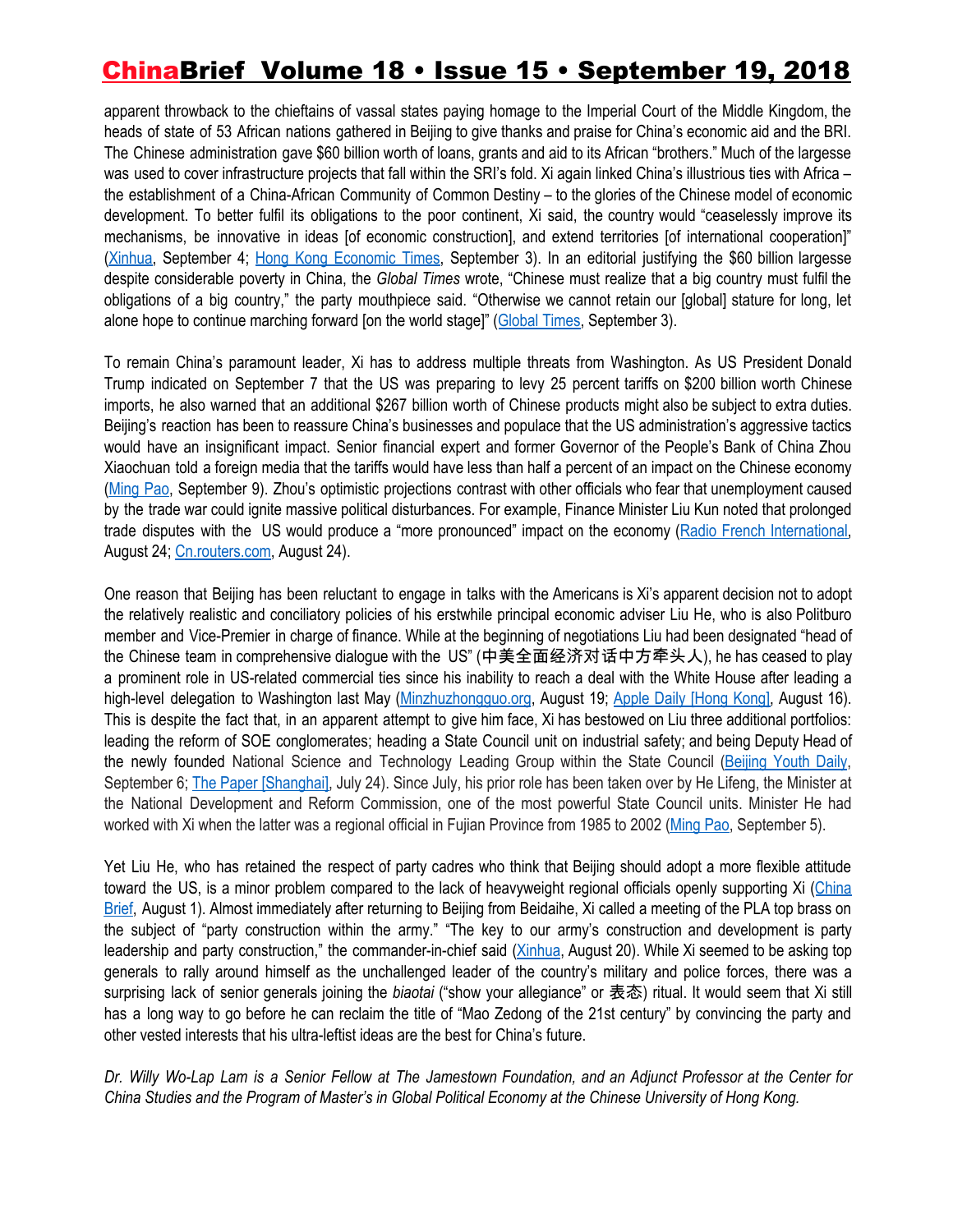### **China's New Missile Force: New Ambitions, New Challenges (Part 2)** *By Bates Gill and Adam Ni*

This is the second in a series of two articles that examine the establishment of the PLA Rocket Force (PLARF) and its implications for PLA warfighting and deterrence capabilities. While [part](https://jamestown.org/program/chinas-new-missile-force-new-ambitions-new-challenges-part-1/) 1 reviewed the drivers and motivations behind the creation of the PLARF and compares it with its predecessor, the Second Artillery Force, this second article evaluates *the challenges faced by the PLARF.*

Xi Jinping called upon the PLARF in 2017 to focus on making "new breakthroughs" by enhancing "strategic deterrence and containment capabilities" (战略遏制能力), raising "combat readiness" (备战实战化水平), and improving "strategic applications" (战略运用) of both its conventional and nuclear missile forces [\(People's](http://military.cctv.com/2017/12/17/ARTI5aGsliegUI8kSbBz5crH171217.shtml) Daily, December 17, 2017). At the operational level, the PLARF is required to be "ready to fight at any time" (随时能战), "launch on-time" (准时发射), and "effectively destroy [targets]" (有效毁伤) under complex and challenging combat conditions [\(Military](http://www.mod.gov.cn/power/2018-04/16/content_4809756.htm) [Reporter](http://www.mod.gov.cn/power/2018-04/16/content_4809756.htm), April 16). This remains a tall order for the PLARF. To reach these strategic and operational goals, the PLARF will need to overcome a number of challenges, including with respect to missile capabilities, command and control systems, combat training, and personnel development.

#### **Command and Control Challenges**

The modernization of China's conventional and nuclear missile forces has been accompanied by a range of command and control challenges. Indeed, the introduction of new missile systems (such as the DF-26 and DF-41) and the increasing dispersal of land-mobile missiles adds a new layer of complexity and demand on the PLARF's command and control systems. On a higher level, China's nuclear command and control system is entering a vastly more complex era, especially with the PLA Navy's nascent sea-based nuclear deterrent and the upcoming next generation strategic bomber.

These challenges are compounded by the new command structure announced in early 2016 shortly after the establishment of the PLARF ([Xinhua,](http://www.xinhuanet.com/english/2016-02/01/c_135065429.htm) February 1, 2016). Under this new system, the four services are now only responsible for force development, leaving the conduct of military operations to theater commanders (who report directly to the Joint Staff Department of the Central Military Commission).

At the conventional level, early efforts are underway to integrate PLARF missile bases (divisional size elements) with theater commands under the new joint command structure to improve joint operations. For example, since late 2017, pilot programs are being run to integrate the information and command systems of PLARF missile bases and theater commands to facilitate joint theater-level exercises in 2018 (PLA [Daily](http://www.mod.gov.cn/power/2018-02/06/content_4804300.htm), February 6). As part of the pilot, one particular missile base has been integrated into the "theater joint operations command structure" (战区联合作战指挥体系) and the "theater joint operational command information system" (战区联合作战指挥信息) (PLA [Daily](http://www.mod.gov.cn/power/2018-02/06/content_4804300.htm), February 6). In addition, this particular missile base has created operational clusters (作战集群) for joint exercises to improve joint effects (联合效能).

There is also evidence that theater commanders now have command over missile force units, at least at the conventional level. The Commander of the Eastern Theater Command, General Liu Yuejun, in an interview shortly after the establishment of the joint theater command system, stated that "[the Eastern Theater Command] is responsible for commanding theater Army, Navy, Air Force, PLARF and other armed forces in joint operations and military operations other than war" [\(PLA](http://jz.chinamil.com.cn/zhuanti/content/2016-03/04/content_6940918.htm) TV, March 4, 2016). While he did not differentiate between the PLARF's nuclear and conventional forces, for reasons discussed above his command authority almost certainly does not extend to nuclear forces.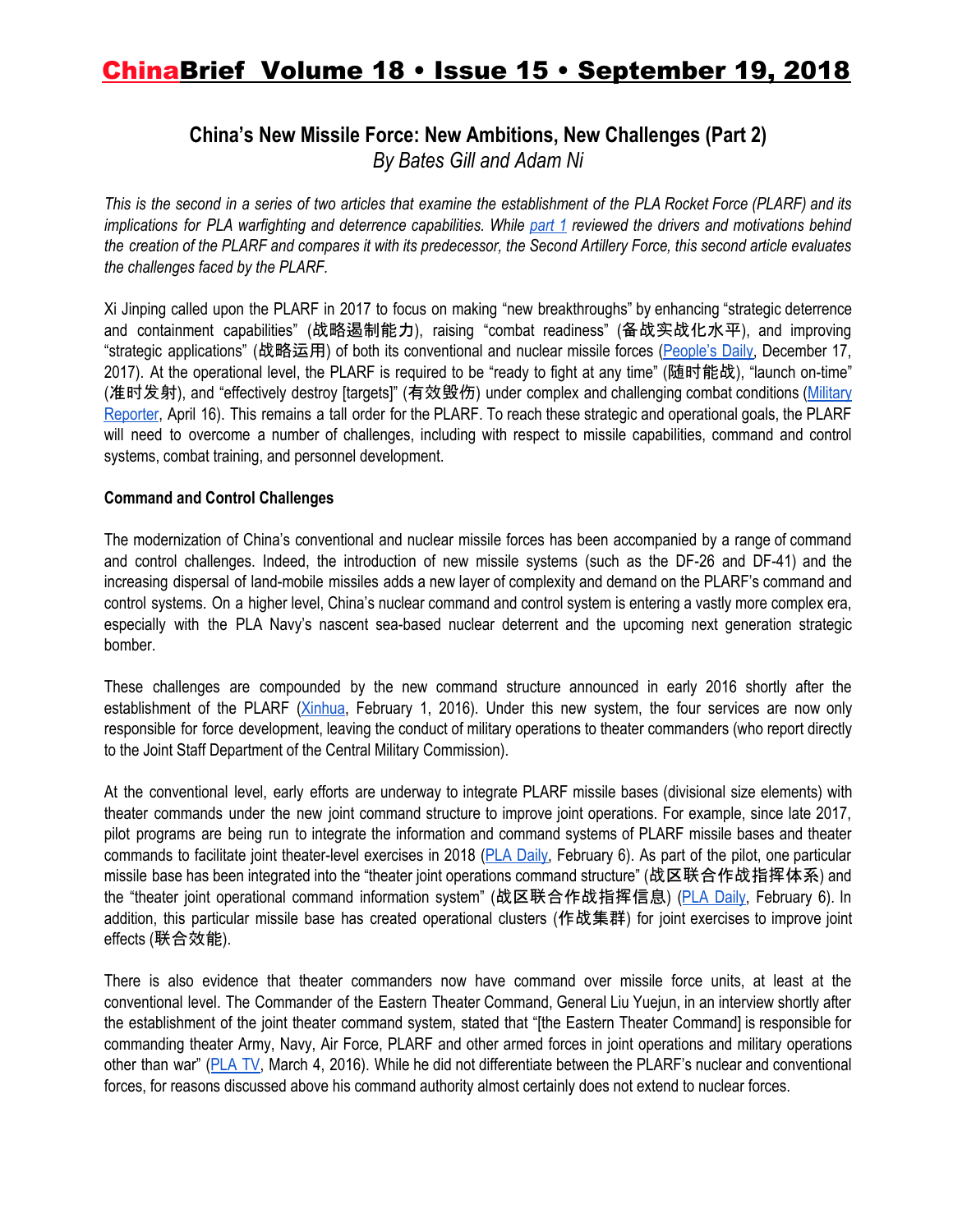One practical obstacle to joint theater command exercising command and control over missile bases is that some missile bases have geographic boundaries overlapping more than one theater command. Another issue is that a number of missile bases have both conventional and nuclear-capable missile systems, such as the dual-capable DF-26 IRBMs. Delegating command authority to theater commands could create ambiguous signals for strategic deterrence purposes, increasing the risk of miscalculation during an escalating crisis or conflict.

On the strategic level, there is no evidence that command and control arrangements for the PLARF's nuclear forces have changed. A number of Chinese experts, including PLA officers, have been quite adamant that the command and control over nuclear forces remain unchanged and continue to be highly centralized under the CMC (Authors' interviews, Beijing, April). In practice this means that nuclear missile forces continue to operate under the "skip echelon" system in which the CMC can bypass intermediate commanders and issue direct orders to missile brigade commanders in the field **[1]**.

There are two main reasons to believe that the CMC still retains highly centralized control over PLARF nuclear forces. First, China continues to emphasize the strategic rationale for its nuclear force **[2]**. Granting command authority over PLARF nuclear forces to theater commanders would send ambiguous signals that may be viewed as a shift away from the official strategy, towards a posture that allows for the tactical use of nuclear weapons (nuclear warfighting). Second, it would be unnecessarily risky to transfer command and control over nuclear forces to a theater-level joint command system that is untested and very much still a work in progress.

#### **Realistic and Practical Combat Training**

Realistic and practical combat training is often cited as crucial in building the PLARF into a world-leading missile force. In recent years, the PLARF has stepped up the pace of realistic combat training, with one source emphasizing that "realistic combat training" (实战化训练) and "operational testing and exercises" (作战检验演习) have been "normalized within the PLARF" ([People's](http://military.cctv.com/2017/12/17/ARTI5aGsliegUI8kSbBz5crH171217.shtml) Daily, December 17, 2017).

Evidence suggests that the PLARF leadership, like many other parts of the PLA, is pushing for a training culture with stronger realistic and practical elements (PLA [Daily](http://www.mod.gov.cn/power/2018-03/08/content_4806251.htm), March 8). This effort includes the use of military training supervision and inspection teams to ensure training quality (PLA [Daily,](http://www.mod.gov.cn/power/2018-02/23/content_4805236.htm) February 23), and the regularization of confrontational exercises with realistic and competent opposing forces to improve training outcomes (PLA [Daily](http://www.mod.gov.cn/power/2018-05/14/content_4813484.htm), May 14).

The PLARF's training and exercises have focused on joint operations (PLA [Daily](http://www.mod.gov.cn/power/2018-02/06/content_4804300.htm), February 6), brigade attacks, sustained offensive operations, long distance and cross-regional mobility operations (PLA [Daily,](http://www.mod.gov.cn/power/2018-02/05/content_4804156.htm) February 5), and operations in complex terrain, weather (PLA [Daily](http://www.mod.gov.cn/power/2018-01/31/content_4803829.htm), January 31) and electromagnetic environments (PLA [Daily](http://www.mod.gov.cn/power/2018-01/18/content_4802698.htm), January 18). Since 2016, the PLARF have formalized the "Sky Sword" (天剑) series, consisting of ten missile force combat training exercises annually, including joint operations training with other services. For example, in the 2016 iteration of Sky Sword, the PLARF trained alongside of the PLAAF as well as against it as the opposing force [\(Observe](http://www.guancha.cn/military-affairs/2018_05_30_458380_s.shtml), May 30). Inter-service interoperability and coordination and joint strike campaigns are highlighted as priority areas for this year's Sky Sword ([Xinhua,](http://www.xinhuanet.com/2018-05/30/c_129882940.htm) May 30).

The importance of realistic training is especially pronounced given the rapid modernization of PLARF's equipment and weapons. The ability to operate quickly and effectively, in the words of one launch battalion commander, "depends on the level of informatization of weapon equipment as well as [the experience gained from] major training exercise missions" (China [Military](http://www.81.cn/jwgz/2018-01/17/content_7911213.htm) Online, January 17). At the missile base level, the increased sophistication of command and control technology has also called for more training in order to best leverage information and data systems for the generation of combat power (PLA [Daily,](http://www.mod.gov.cn/power/2018-04/01/content_4808435.htm) April 1).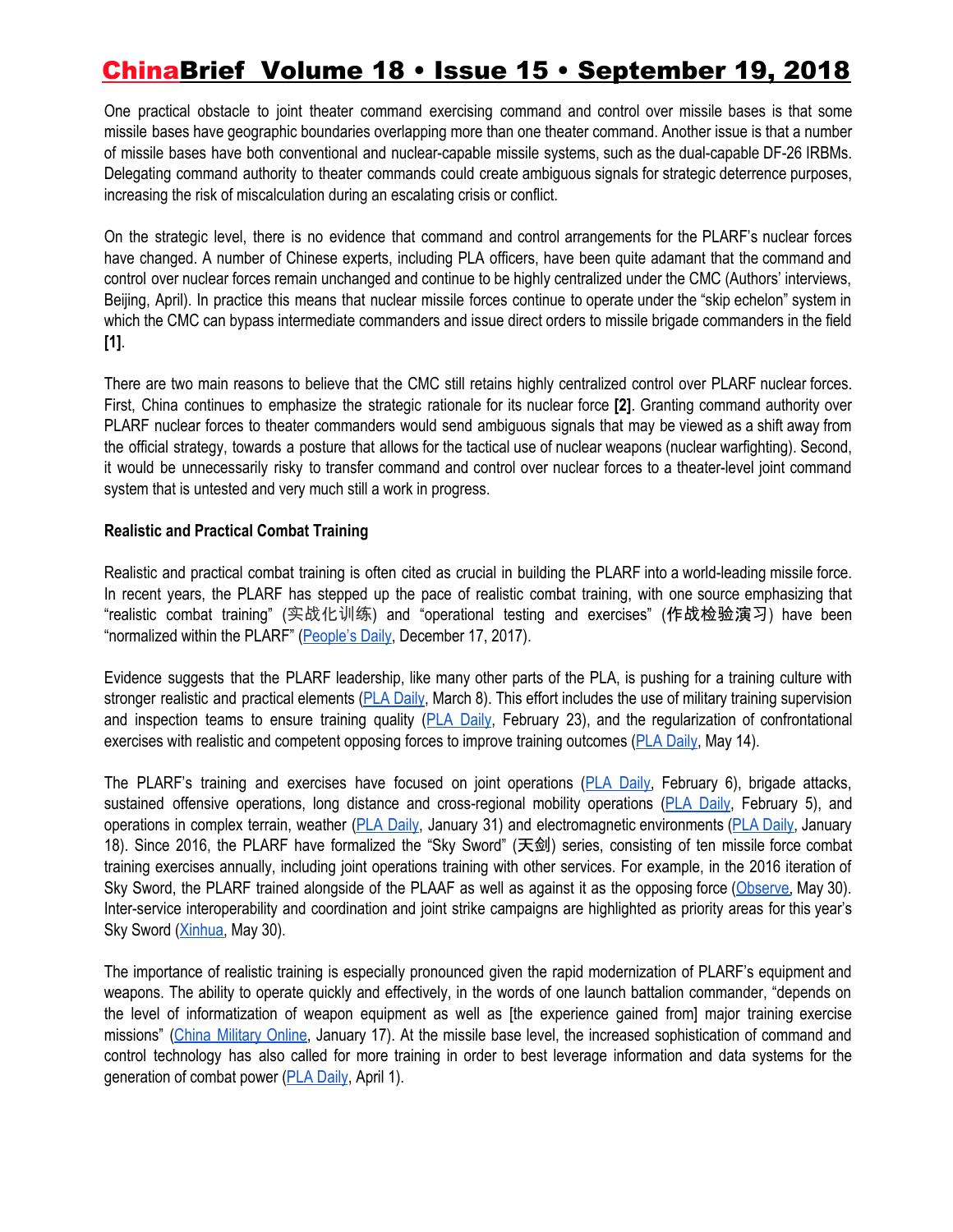#### **Human Talent Pool**

Closely related to the need for effective and realistic training and exercises is the PLARF's human talent and human resources challenge. Missile force operations require high quality human input in the form of experienced operators, commanders, scientists, technicians, and other support staff. According to one PLARF officer, "the Rocket Force has vigorously implemented its talent development project and achieved fine results," and that the "transformation of the Rocket Force" is based on the increasing pool of talent and innovation (PLA [Daily,](http://www.mod.gov.cn/power/2018-03/16/content_4806933.htm) March 16). Despite this rosy picture, many PLARF units still suffer from shortage of high quality personnel, including junior commanders, non-commissioned officers (NCOs), and technical staff for its new equipment (PLA [Daily](http://www.mod.gov.cn/power/2018-05/03/content_4812296.htm), May 3).

One priority area highlighted is the development of in-house missile experts and technicians. According to one PLA source, the PLARF has made a substantial progress in the development of technical and scientific talent in support of its mission (China [Military](http://www.81.cn/jwgz/2017-06/19/content_7643858.htm) Online, June 19, 2017). First, the PLARF has rationalized the allocation of missile experts to eliminate the "phenomenon of over-concentration of missile experts in non-combat units." Second, the PLARF has substantially increased the number of technical experts in both combat operations and support roles, and introduced a whole new series of professional disciplines for training purposes. Third, the PLARF is cultivating a new generation of missile experts to take over from the older generation with an estimated over 90 percent of current PLARF missile experts being middle-aged or younger.

In addition to missile experts, the PLARF has also focused on improving training for NCOs and missile operators. For instance, in recent years the PLARF Research Academy has been formulating tailored development programs for NCOs in technical, command and management roles [\(Xinhua](http://www.xinhuanet.com/politics/2018-04/11/c_1122668134.htm), April 11). New models have also been piloted for training missile operators, such as rotational and multi-role training to ensure that operators can perform in multiple positions if necessary (PLA [Daily](http://www.mod.gov.cn/power/2018-04/09/content_4808963.htm), April 9). The PLARF has also been tightening the supervision of operating processes for missile operations in order to achieve "real combat standards" (实战化标准) (PLA [Daily](http://www.mod.gov.cn/power/2018-03/13/content_4806695.htm), March 13).

#### **Conclusion**

Since its establishment in late 2015, the PLARF has made notable progress in upgrading its conventional and nuclear missile capabilities, reorganizing command and control systems, developing realistic combat training for its troops, and building a pool of human talent necessary for effective missile force operations. However, as highlighted above, challenges remain in all these areas. They will need to be tackled successfully if the PLARF is to realize its aspiration of becoming the top missile force in the world and fulfill its missions across a wide spectrum of deterrence and warfighting scenarios.

Dr. Bates Gill is Professor of Asia-Pacific Security Studies at Macquarie University. He has had a 30-year career as scholar, policy advisor, and institution-builder with a research focus on Chinese foreign and security policy, US-China *relations, and Asia-Pacific security.*

Adam Ni is a Visiting Fellow at the Strategic and Defence Studies Centre, Australian National University. His areas of *interest include China's international relations, strategy and security issues. He has worked in various China-related positions in academia, government and the private sector.*

#### **Notes**

**[1]** For details on the command and control systems of China's nuclear forces, see Bates Gill, James Mulvenon, and Mark Stokes, "The Chinese Second Artillery Corps: Transition to Credible Deterrence," in *[Th](https://www.rand.org/pubs/conf_proceedings/CF182.html)e PLA as [Organization](https://www.rand.org/pubs/conf_proceedings/CF182.html) [v1.0](https://www.rand.org/pubs/conf_proceedings/CF182.html)*., eds. James C. Mulvenon and Andrew N. D. Yang (Santa Monica, CA: RAND Corporation, 2002), 510-586, at 521.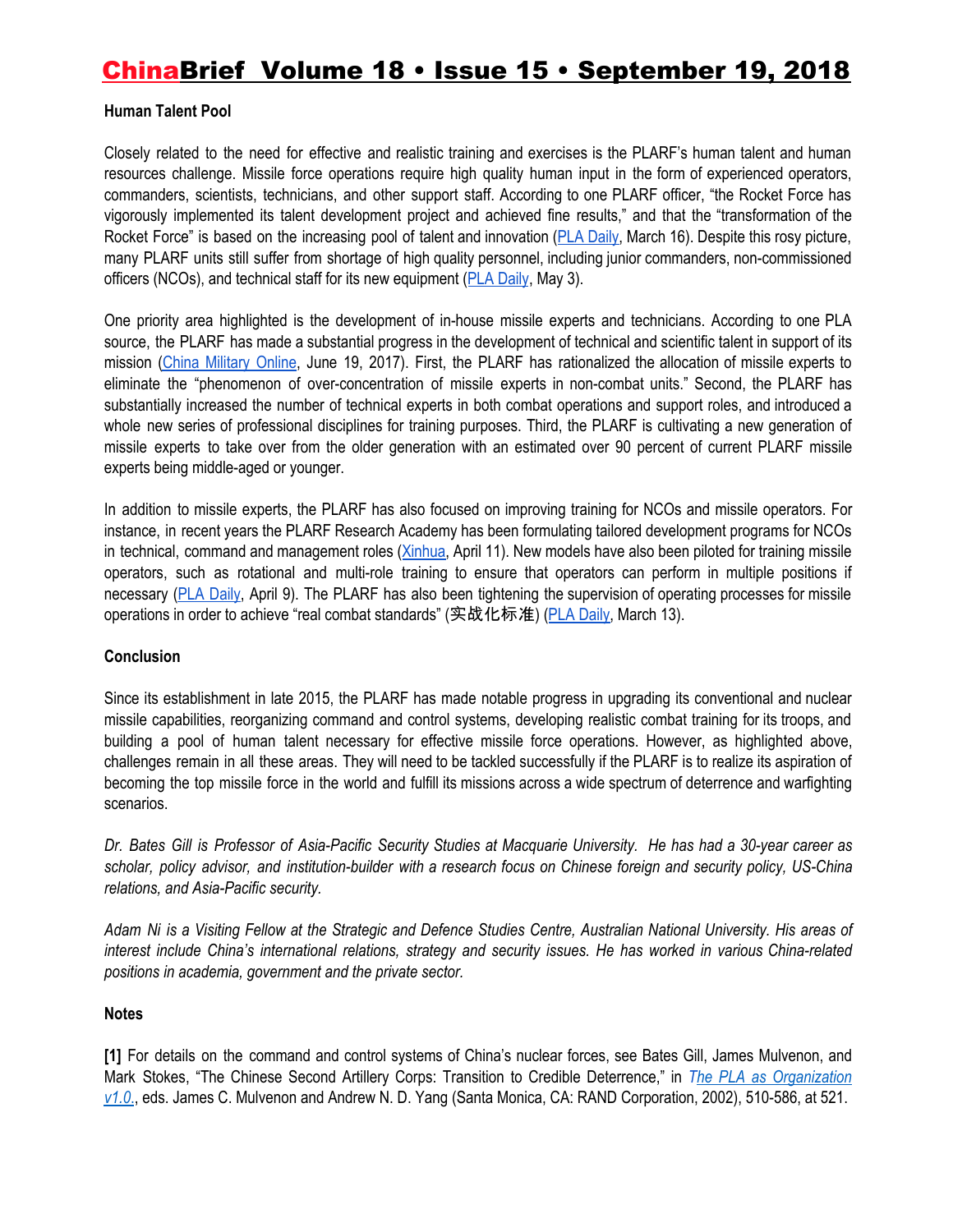**[2]** See, for example, State Council Information Office, *China's Military [Strategy](http://english.gov.cn/archive/white_paper/2015/05/27/content_281475115610833.htm)* (Beijing, May 2015), section IV; and *[The](http://english.gov.cn/archive/white_paper/2014/08/23/content_281474982986506.htm) Diversified [Employment](http://english.gov.cn/archive/white_paper/2014/08/23/content_281474982986506.htm) of China's Armed Forces* (Beijing: April 2013), section III.

**Party Control Meets Citizen Pushback: Renegotiating Social Norms Online** *By Cheng Li and Diana Liang*

\*\*\*

Contrary to popular perception, the Chinese Communist Party's control over online discourse is not absolute; complete control would be impractical in a country as large, diverse, and dynamic as the PRC. In reality, China's internet is a battlefield, upon which aggrieved socioeconomic groups renegotiate social norms and policy decisions, in a continual tug-of-war between internet activists seeking change and liberty and a government that prioritizes stability and control above all.

Recent events underscore this dynamic. In the past several months alone, Chinese internet users have launched a series of large-scale online protests over controversial issues, including economic inequality, environmental degradation, food and drug safety, and child protection.

Some of these movements have been more successful than others. While the CCP has immense power to control and channel public dissent, it has not won every battle. What factors might explain those instances in which activists have gained modest successes, and those where their demands have fallen on deaf ears? Two recent cases are particularly revealing. The first, where activists enjoyed some success in influencing policy, relates to LGBT issues; the second, which authorities have alternately ignored and tried to suppress, is China's homegrown #MeToo movement.

#### **#iamgay Scores a Modest Victory**

This past spring, a vast number of Chinese netizens rallied against party authorities after LGBT-related content was erased from Weibo, one of China's most popular social media platforms. On April 13, Weibo announced it had launched a three-month campaign to bring its platform into compliance with a new PRC cybersecurity law by erasing content associated with homosexuality, pornography, and violence [\(Weibo](https://m.weibo.cn/status/4228418272625993), April 13). Within a single day, Weibo's announcement had drawn more than 24,000 comments, and was forwarded more than 110,000 times ([Reuters](https://www.reuters.com/article/us-china-weibo/weibo-to-ban-gay-violent-content-from-platform-idUSKBN1HL06G), April 13). As the platform deleted content, advocates for LGBT rights adopted variations of the hashtag #iamgay to express their indignation. Some denounced Weibo's censorship as a re-marginalization of homosexuals that undermined the legal decriminalization of homosexuality in a 1997 revision of the national penal code.

Three days later, claiming it had been instructed to do so by the "relevant authorities", Weibo announced that it would "primarily focus on pornographic and violent material" instead of homosexuality, and thanked the public for its input ([Weibo](https://m.weibo.cn/status/4229407369085782?luicode=20000061&lfid=4229407369085782), April 16). To the extent that #iamgay persisted in the face of censorship and resulted in policy walkback, it can be considered a success. Why was #iamgay able to succeed—albeit in a limited fashion—where other online movements failed?

#### **Netizens' Strategy: Moral and Legal Appeals**

Critically, #iamgay activists were able to draw on moral arguments *and* solid legal precedent to make their case. Since 1997, the PRC state has slowly shifted its penal code and medical guidance towards decriminalization and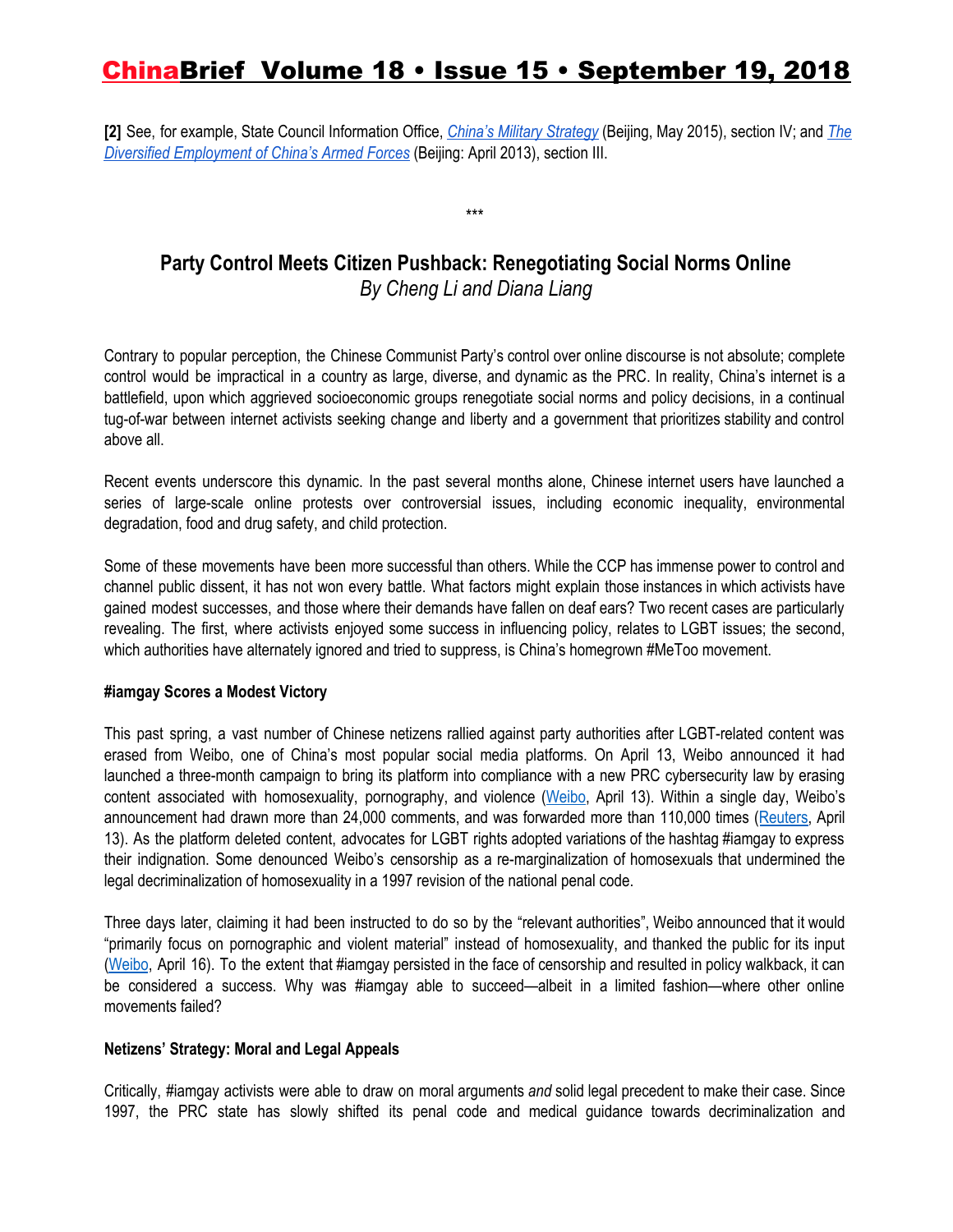normalization homosexuality [\(People.com.cn,](http://media.people.com.cn/GB/22114/150608/150618/17226450.html) February 27, 2012; [Ministry](http://www.law-lib.com/law/law_view.asp?id=7086) of Justice, November 6, 1990; [Ministry](http://www.gov.cn/gongbao/content/2005/content_63289.htm) of [Justice](http://www.gov.cn/gongbao/content/2005/content_63289.htm), May 1, 2004). Though positive legal protections for LGBT individuals remain limited, and broad social consensus on LGBT rights elusive, netizens pointed out that the attempt to censor LGBT-related content was still a rollback of established legal principles. By highlighting earlier legal reforms, activists pushed the state to rectify its contradictory policies. Since the state had already quietly established and endorsed a legal framework for respect and tolerance of the LGBT community, advocates could press for Weibo to walk back its discriminatory content guidelines without having to make a separate, independent case for their community's legal right to exist.

This framing made the issue one on which the party could not morally equivocate, forcing it ultimately to cede the point. Even the state-run *People's Daily* joined the chorus suggesting Weibo should reconsider its stance, publishing a piece advocating a "consensus around respecting other people's sexual orientation" (*[People's](https://www.weibo.com/ttarticle/p/show?id=2309404229113077434315#_0) Daily*, April 15). In so doing, both *People's Daily* and #iamgay activists successfully linked censorship with society's unjust treatment of an entire community, transforming the issue into an emotionally compelling question of justice by layering moral arguments on top of an existing legal framework.

#### **Why the State Backed Down: Low Cost of Acquiescence**

It is also important to remember that, from the state's point of view, the cost of acquiescing to #iamgay critics was low. In the PRC, criticism that might spark collective action is dealt with much more harshly than other forms of complaint ([American](https://gking.harvard.edu/files/gking/files/censored.pdf) Political Science Review, May 2013). The CCP likely recognized that giving #iamgay activists their way would result in manageable change, not escalatory engagement, making the political risk of accession low. Additionally, activists' demands were modest. They did not demand additional rights such as the right to marry their partners or adopt children.

However, despite the ostensible existence of legal protections for LGBT individuals, it may have been the CCP's ambiguous position on homosexuality that gave rise to Weibo's misguided announcement in the first place. Despite the 1997 revisions to the penal law and the removal of homosexuality from a list of officially defined mental disorders in 2001, the CCP has never taken a firm stance on the issue. This ambiguity, compounded by the cybersecurity law's vague statements on protecting the public interest and social morality (National People's [Congress](http://www.npc.gov.cn/npc/xinwen/2016-11/07/content_2001605.htm) of the PRC), may have led Weibo to issue its guidelines in an overzealous attempt at compliance **[1]**.

Yet, #iamgay activists were able to exploit the same ambiguity to push back against Weibo. And it was only in the absence of a strong, coherent stance from the CCP—which often styles itself as China's only legitimate source of moral authority—that a prominent state-run paper like *People's Daily* could express dissent on moral grounds. The resulting lack of a "morality lobby", like those present in Taiwan and South Korea, meant that the political cost of changing course was low. Thus, the ambiguity may have created room for policy debate and change.

It would be simplistic to dismiss this instance of policy revision as an anomaly. The events of #iamgay point to deeper underlying tensions and changes underway in Chinese society.

#### **Parallel Trends and #MeToo Headwinds**

Underpinning this incident are two trends, which might seem mutually contradictory at first glance. On the one hand, Xi Jinping's government has pushed the PRC's already-repressive system of media control and censorship even further than his predecessors. On the other, Chinese society has continued to grow more energetic, dynamic, and pluralistic. When these trends clash, the censorship regime typically maintains the upper hand, as can be discerned from the long list of subjects now considered politically taboo. However, in cases such as #iamgay, they can come together such that negotiation between the CCP and PRC society serves to define new social norms.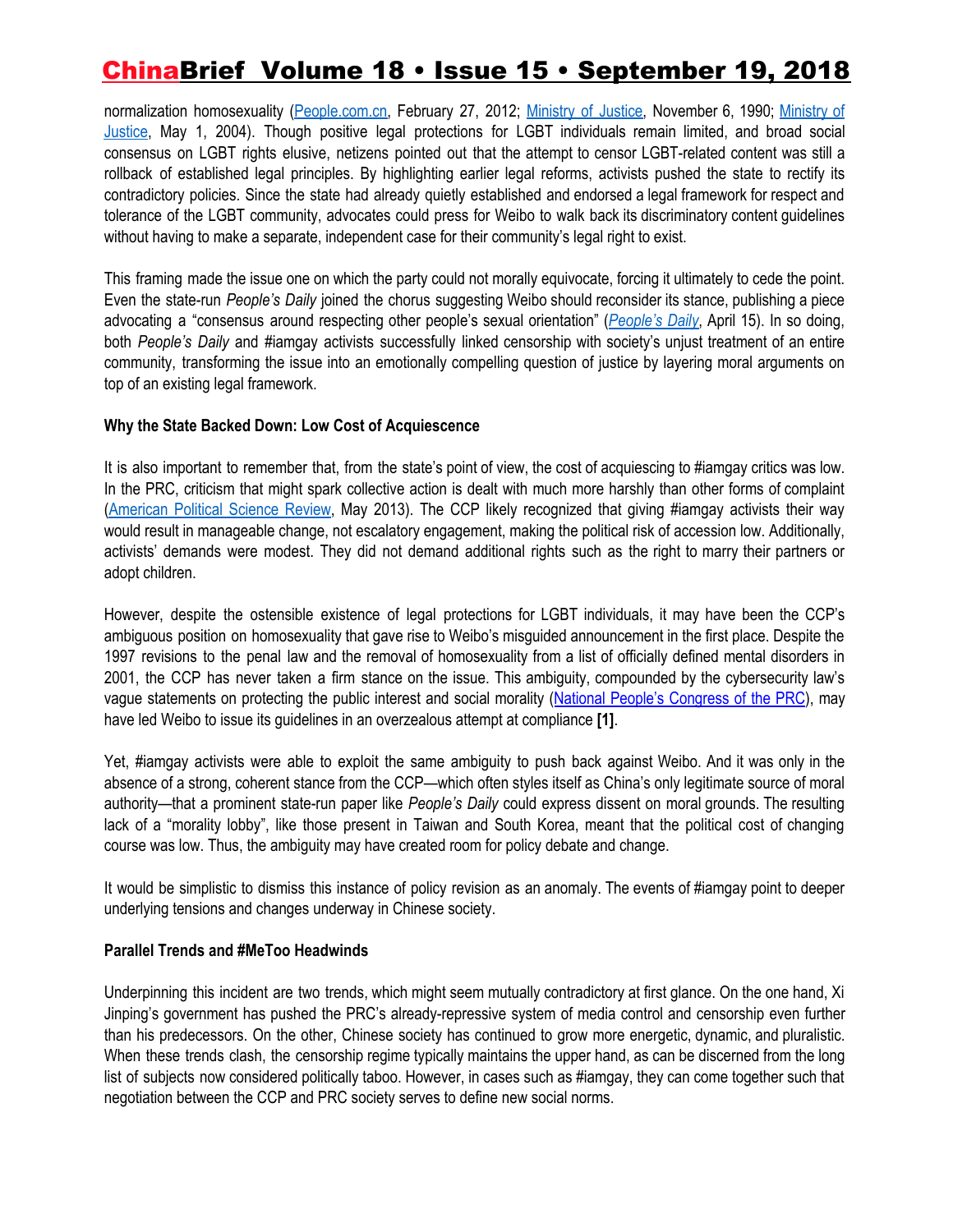In this respect, there are notable similarities between #iamgay and China's #MeToo movement. To the extent that the two issues are comparable in broad terms, Chinese netizens and activists in both cases have been inspired by overseas movements. Activists have also reached out to and garnered a degree of sympathy and receptiveness from state affiliated media, a limited success worth noting.

Similarities also exist in the approaches of the two movements. #MeToo activists have also employed the language of morality and justice in promoting their cause. By using this language, they have been able to galvanize support online, despite PRC society's wide variety of opinions on women's empowerment and social roles, and a limited public discourse around issues of harassment and consent. As with #iamgay, #MeToo activists have invoked the legal realm, calling for better protections, arbitration mechanisms, and recourse. Supportive university statements and state media-published op-eds, including some by *People's Daily*, have also focused on issues of morality and legality ([Sohu,](http://news.sina.com.cn/s/wh/2018-04-06/doc-ifyuwqez5503987.shtml) April 5; *[People's](http://bj.people.com.cn/n2/2018/0406/c14545-31428324.html) Daily,* April 6).

The broad direction of the state's online response, however, has been very different for the #MeToo movement, which has persisted in starts and stops in the face of vigorous censorship. One key factor driving authorities' diverging reaction is perceived political risk. The #MeToo movement demands that the rich and powerful be held accountable. Acceding to such demands is, obviously, unappealing to those in power. Additionally, such acknowledgement could undermine the party's public image and its perceived authority. Further, given that much of China's population might readily identify with the victims, such calls for responsibility hold a much higher risk of collective action––a central factor galvanizing censorship. From the party's perspective, the power dynamics of #MeToo pose a different and more consequential challenge than #iamgay.

#### **An Increasingly Contested Domain**

What do these cases tell us about new dynamics in state-society relations, especially in the digital age?

The extent of Chinese internet censorship and the party's use of new technologies to surveil and control should not be trivialized. The authorities have increasingly employed a nimble strategy in their approach to online censorship, calculating, adjusting, and compromising in instances where that is determined to be the optimal approach. But where netizens claim the moral high ground and legal backing and are pragmatic in making demands, they have been able to push for incremental change. Social media platforms can buoy the causes of netizens by facilitating the quick spread of posts and discussion online. Further, they have facilitated visible negotiation. Not only can netizens more easily observe the issues of concern and tactics used by their peers and lend support across geographical distances, but they do so knowing that the authorities must react under the scrutiny of the larger public eye.

The Chinese government's top-down efforts to dictate social morality and ideology, especially in the name of national security and social harmony, continue to persist. Not every case of censorship will be emotionally or morally compelling to the people and galvanize action, and not every case that is compelling to the people can successfully involve engagement, debate, and revision with the authorities. The limits of online mobilization are evident in the case of the Chinese government's suppression of Uighurs in Xinjiang, through measures both online and offline, which have failed to spur much outcry or sympathetic response from Chinese netizens. Where the terms "national security" and "social harmony" are invoked, the cost of engagement for both parties may be far steeper. Moreover, these terms, coupled with other dynamics of Islamophobia, identity politics, and more, may also numb the public to injustices [\(China](https://jamestown.org/program/censorship-geopolitical-time-bombs-and-chinas-islamophobia-problem/) Brief, July 25).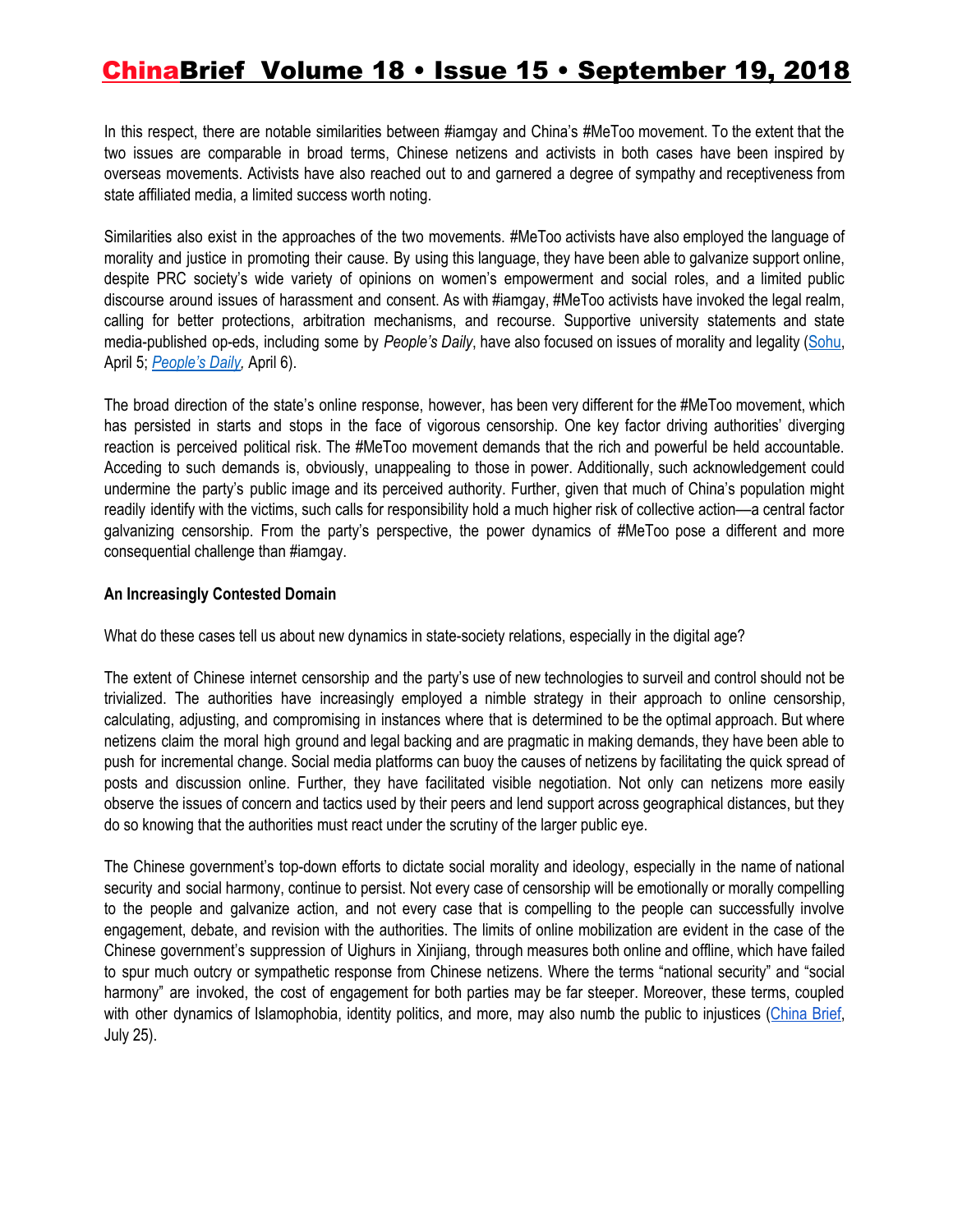As any observer of the Chinese internet can immediately discern, China is by no means a monolith. The clashes between CCP control and an energetic, dynamic society reflect that. China continues to re-negotiate its social norms, identity, policies and balance of interests––and it is increasingly doing so online.

Cheng Li is a senior fellow and director of the John L. Thornton China Center at the Brookings Institution, where Diana *Liang serves as a research assistant.*

#### **Notes**

**[1]** See also the Cybersecurity Law of the People's Republic of China, Article 1, Clauses 1, 9, and 12.

### **China-Myanmar Economic Corridor Ambitions Meet Hard Reality** *By Sudha Ramachandran*

*\*\*\**

China and Myanmar have been widely expected to sign a 15-point Memorandum of Understanding on the China-Myanmar Economic Corridor by the end of this year ([Global](http://www.globaltimes.cn/content/1108472.shtml) Times, June 26). However, this mega project, a key component of China's Belt and Road Initiative (BRI), may have hit a rough patch. Apprehensive over being saddled with massive debt that it may not be able to pay, the Myanmar government is considering scaling down one of the project's central elements over concern it will land the country in the sort of 'debt trap' that has ensnared other sovereign borrowers from the PRC ([Myanmar](https://www.mmtimes.com/news/myanmar-trim-kyaukphyu-cost-drops-annans-strategic-review-suggestion.html) Times, July 12). A recent study warns of "potential local resistance" to Chinese projects if "investment strategies do not consider the local context carefully" (The [Irrawaddy,](https://www.irrawaddy.com/news/burma/study-warns-of-public-backlash-to-chinas-bri-projects.html) June 22). The CMEC may also exacerbate ethnic conflict in a country already riven by serious inter-ethnic strife.

#### **CMEC's Significance**

An Indian Ocean littoral state, Myanmar provides China with overland access to the sea. Its position within the larger BRI schema is therefore unique; it is the only BRI participant—other than Pakistan—that is part of both the 21st Century Maritime Silk Road and the Silk Road Economic Belt, the BRI's main overland and sea-going legs, respectively. The China-Myanmar Economic Corridor (CMEC) is planned to run from Kunming in China's Yunnan province, cross the Sino-Myanmar border at Muse and continue to Mandalay, where it will split into two. One section will run westward to Kyaukpyu on the Bay of Bengal in Rakhine state, while the other will run south to Yangon. The route to and from Kyaukpyu port runs parallel to gas and oil pipelines built by China that have been operational since 2013 and 2017, respectively. Although they were planned prior to the BRI's rollout, like many PRC projects overseas they have been rebranded as part of the Belt and Road [\(Xinhuanet](http://www.xinhuanet.com/english/2017-05/10/c_136272395.htm), May 10, 2017).

The CMEC is of considerable economic and strategic significance to China. The Kyaukpyu link with the Indian Ocean cuts 5,000 km off the travel distance for shipments from Africa, West Asia and South Asia to China. Both it and the Yangon link are expected to facilitate China's oil and other trade with Africa and West Asia, and to boost the economy of underdeveloped and landlocked Yunnan Province, which borders Myanmar. Importantly, CMEC would also enable Chinese ships and oil tankers to bypass the Malacca Straits, making it more difficult for potential adversaries to squeeze China's oil supply by blocking the Straits during a conflict.

The government of Myanmar views participation in the BRI and the CMEC as an opportunity for the country to modernize its decrepit infrastructure. Many local and international businesses based in Myanmar have likewise welcomed the CMEC [\(Myanmar](https://www.mmtimes.com/business/26292-what-do-local-and-international-businesses-make-of-the-belt-and-road.html) Times, June 7, 2017). As a part of the BRI, China will extend Myanmar "much-needed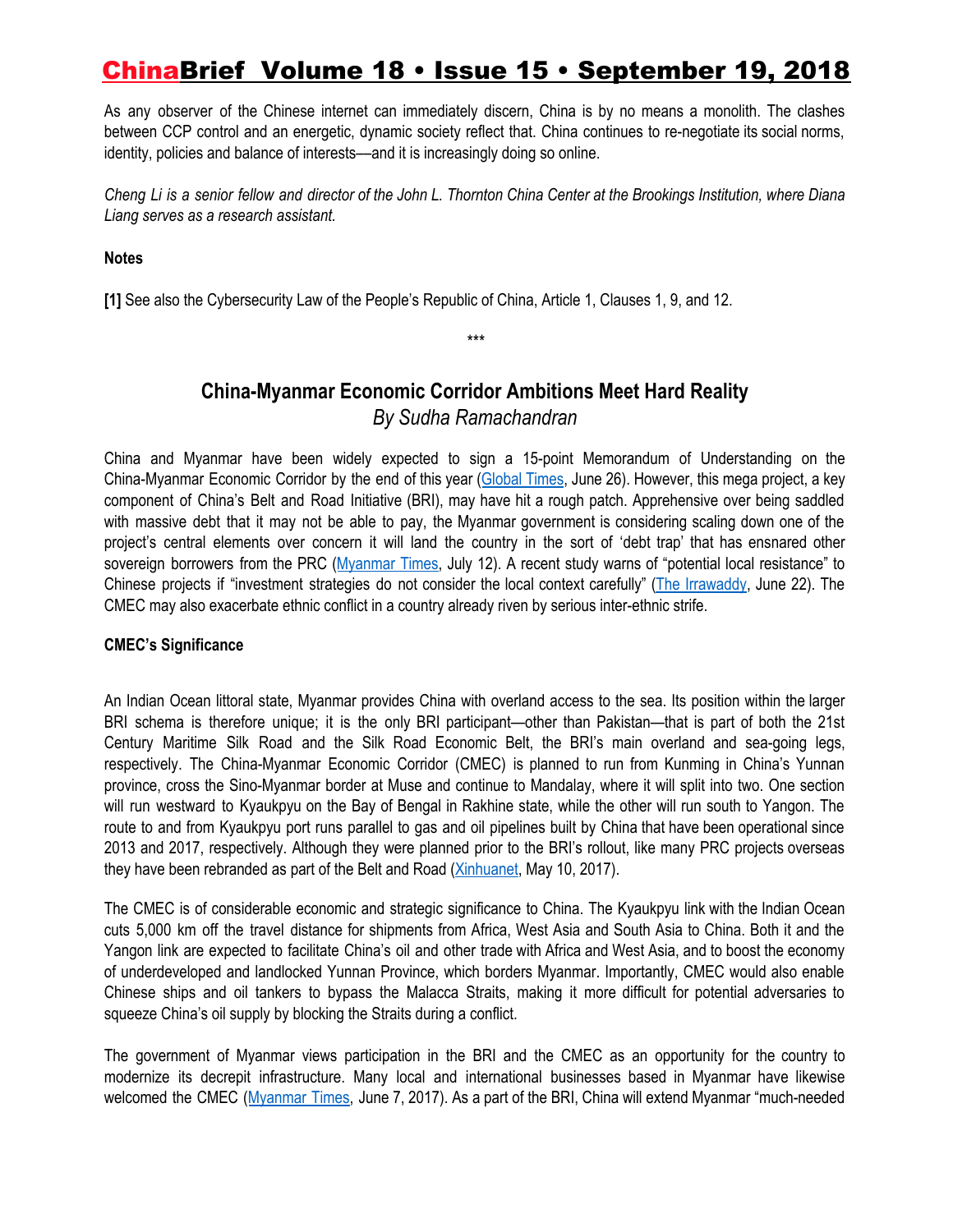funds" for developing its infrastructure. Besides, with the "promised investment by Western businesses not materializing" and Myanmar's handling of the Rohingya conflict deepening the West's reluctance to invest in Myanmar, "the value of Chinese funding to Myanmar under the BRI has grown," according to an Indian businessman based in Yangon **[1].**

#### **Chinese Approach**

Despite obvious reasons for optimism, according to Khin Khin Kyaw Kyee, lead researcher at the Institute for Strategy and Policy – Myanmar, many in Myanmar have "mixed feelings" about CMEC. While they "welcome investment in infrastructure," they are concerned about "the negative consequences of massive development projects" envisaged under BRI, she said, pointing to the "poor record" of China's previous investments in Myanmar **[2].**

Indeed, to date non-consultation and exclusion of local communities from the benefits of projects have been the hallmark of many major Chinese investment projects in Myanmar. Farmers in Rakhine—a state on Myanmar's northwest coast home to the country's persecuted Rohingya minority, among others—are protesting environmental damage to their land by a China-backed oil pipeline [\(Economic](https://economictimes.indiatimes.com/news/politics-and-nation/farmers-in-myanmar-protest-against-china/articleshow/64911540.cms) Times, July 9). Protests also greeted the \$3.6 billion Myitsone hydropower project, an enormous dam that was planned for Kachin State, near Myanmar's northern border with China. Even as it deprived local farmers and fishing communities of their livelihoods, 90% of the dam's power generated was to be sent to China. Myitsone triggered mass protests that forced the Thein Sein government to suspend the project in 2011. The project was so unpopular that the mere discussion of its revival imperiled the survival of the ruling coalition in 2016 (The [Irrawaddy,](https://www.irrawaddy.com/news/termination-of-myitsone-dam-the-only-option-say-local-kachin.html) October 20, 2016).

#### **Apprehensions over Debt and Sovereignty**

Kyaukpyu has triggered similar apprehensions over sovereignty, control, and indebtedness to China. The project has two components: a deep-sea port and a 1,000-acre industrial park. The cost of the port was originally pegged at \$7.3 billion, versus \$2.7 billion for the industrial park.

The price tag for the port project has been described as "artificially high" (The [Irrawaddy](https://www.irrawaddy.com/opinion/editorial/kyaukphyu-danger-slipping-hands.html), June 8). Experts have questioned whether Myanmar needs such costly projects. Sean Turnell, an economic advisor to Myanmar's State Counselor Aung San Suu Kyi observed recently that the cost for development of Kyaukpyu port was "way, way, way beyond what [Myanmar] needs" ([Myanmar](https://www.mmtimes.com/news/myanmar-mindful-sri-lankas-debt-crisis-when-mulling-kyaukphyu-sez.html) Times, June 13).

Myanmar's government is concerned about the large loans that such a massive port project would entail. The country's external debt at the end of 2017 was \$9.1 billion, 41% of which is owed to Beijing (The [Irrawaddy,](https://www.irrawaddy.com/news/burma/myanmars-foreign-debt-big-picture.html) July 10). Although at present the debt load is relatively manageable (total government spending was \$13.4 billion in 2017 alone), it could grow enormously were CMEC to proceed in its original form.

Myanmar's government has no desire to repeat the mistakes of other countries that have borrowed heavily from China. Sri Lanka's experience with the China-built Hambantota port has been followed closely in Myanmar. Colombo borrowed heavily from China for the Hambantota port's construction, and, unable to afford loan repayments, ended up handing over the port to the Chinese on a 99-year lease. Myanmar fears a default on its part could lead to a similar outcome with Kyaukpyu (The [Irrawaddy](https://www.irrawaddy.com/opinion/editorial/kyaukphyu-danger-slipping-hands.html), June 8).

This fear has prompted Myanmar to scale down the size of the Kyaukpyu project. Myanmar officials are in talks with a Chinese consortium led by state-owned investment company Citic Group to reduce the project's original \$7.3 billion pricetag to \$1.3 billion. The revised port project would include two berths instead of the originally proposed ten [\(Sina](http://mil.news.sina.com.cn/dgby/2018-08-03/doc-ihhehtqh1807509.shtml), August 3).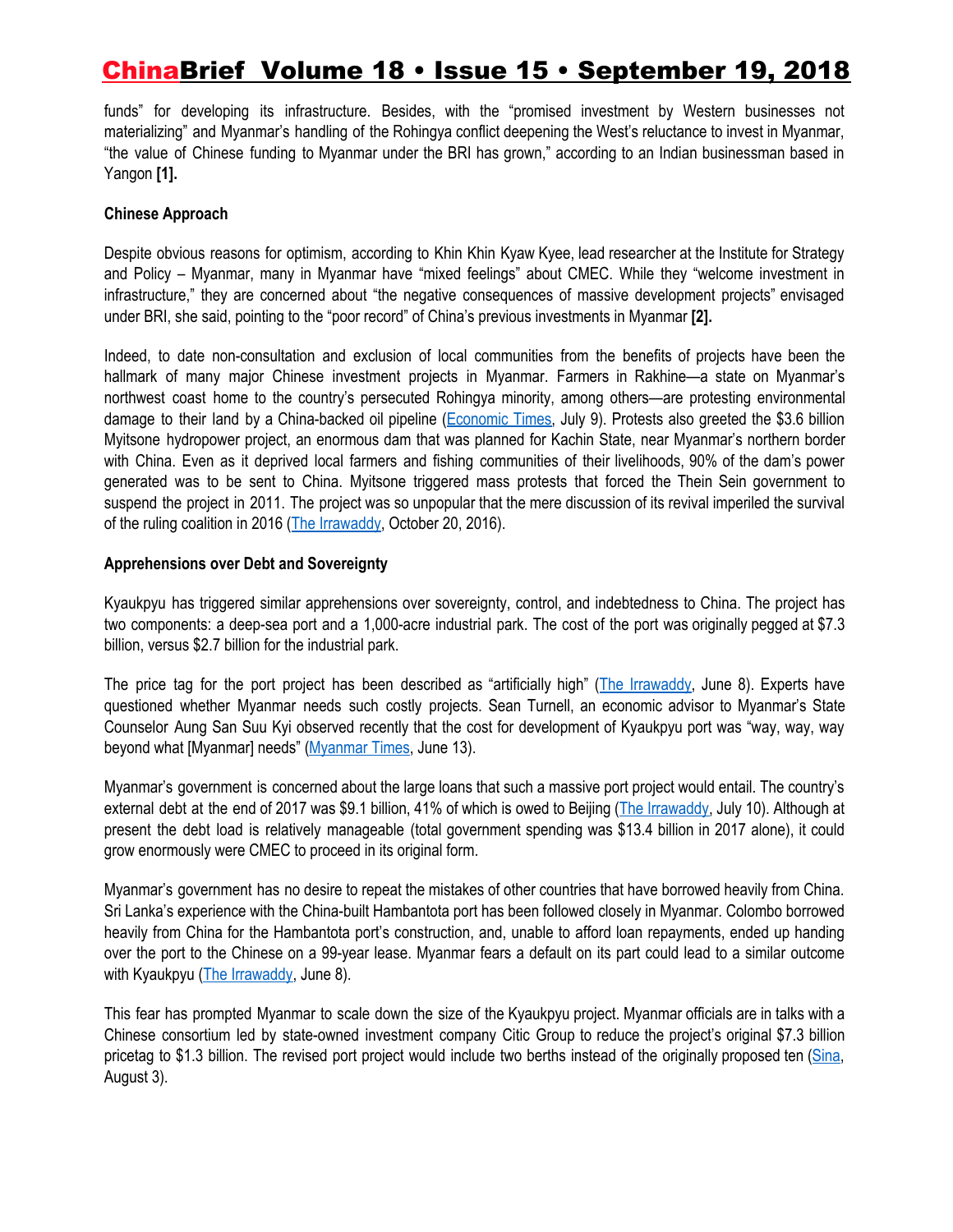#### **CMEC and Myanmar's Conflicts**

While many of Myanmar's concerns about CMEC center around the potential for unsustainable debt, on the Chinese side it is threats to the security of PRC workers and Chinese-built infrastructure that could potentially hamper cooperation. Kyaukpyu is located in the restive Rakhine state, and although the mega-project is not in the Rohingya conflict zone, the potential threat that Rohingya militants pose to the Kyaukpyu infrastructure cannot be easily dismissed. The magnitude of such a threat would increase if Rohingya militants established links with Uighur militants or Islamic State jihadists.

China is also apprehensive over the security of infrastructure along the corridor, which runs through strife-torn areas like the Kachin and Shan states. The Muse-Mandalay highway, which China is upgrading, is critical to CMEC's success. However, clashes between Myanmar's military and the Northern Alliance (an umbrella organization of armed groups that did not participate in Myanmar's 2015 nationwide ceasefire agreement [NCA]) have disrupted trade on this road (Frontier [Myanmar,](https://frontiermyanmar.net/en/repositioning-myanmar-through-the-belt-and-road-initiative) June 16, 2017).

To ensure stability and security, especially in the Sino-Myanmar border regions and in Rakhine State, China has taken on a role as a mediator in Myanmar's numerous internal conflicts. In November 2017, for instance, China put forward a three-phase plan for ending the Rohingya refugee crisis and restoring stability in the region [\(China](https://jamestown.org/program/rohingya-crisis-will-chinas-mediation-succeed/) Brief, November 22, 2017). It has also contributed to the reconstruction effort by setting up poverty alleviation projects in Myanmar, and is working towards repatriation of Rohingya refugees who had fled to Bangladesh [\(Global](http://www.globaltimes.cn/content/1096305.shtml) Times, April 2; [Global](http://www.globaltimes.cn/content/1108910.shtml) Times, June 29).

China is also involved in the NCA peace process. According to Myanmar officials, Beijing is pushing the Myanmar government to keep the ceasefire alive. Simultaneously, it is talking to the armed groups outside the NCA, such as the Arakan Army, the Kachin Independence Army and the United Wa State Army (USWA), and also hosting secret talks between the Myanmar military and the armed militias on Chinese soil (Frontier [Myanmar](https://frontiermyanmar.net/en/negotiation-not-coercion-offers-best-hope-of-peace-in-kachin), March 16).

#### **A Peaceful Corridor?**

China often portrays BRI as "a road for peace" [\(Xinhuanet](http://www.xinhuanet.com/english/2017-05/14/c_136282982.htm), May 14, 2017). But analysts in Myanmar doubt that CMEC will bring peace to their country.

"CMEC will have huge implications for the Myanmar peace process," observes Khin Khin Kyaw Kyee. Its projects "extend across many of Myanmar's conflict-sensitive areas and affect the livelihood of local people," she says, warning that if the projects exclude locals, they could deepen existing conflicts, and trigger new ones "by enlarging the grievances of local communities."

Conversely, a deeper PRC involvement in the peacemaking process could also be beneficial. Describing China's efforts in the ceasefire agreement as "a positive development," Khin Khin Kyaw Kyee, however, noted that "an NCA brought about through pressure from an external party would not be conducive to ushering in long-term peace."

However, China's approach to peacemaking in Myanmar is deeply problematic in some ways. Third-party peace-brokers are more likely to be successful when they do not have vested interest in the outcome of the peace process, but China is deeply invested in the outcome in Myanmar. Importantly, it appears to be more interested in stability than in tackling the underlying causes of the conflict and building a sustainable peace.

Additionally, China has taken sides in conflicts in Myanmar, instead of behaving as a disinterested mediator. It has "strongly welcomed" the Myanmar government's brutal crackdowns in Rakhine, describing these as "counterattacks" against Rohingya "extremist terrorists" (The Global New Light of [Myanmar](http://www.globalnewlightofmyanmar.com/rakhine-issue-internal-affair-chinese-ambassador/), September 14, 2017). It is also known to